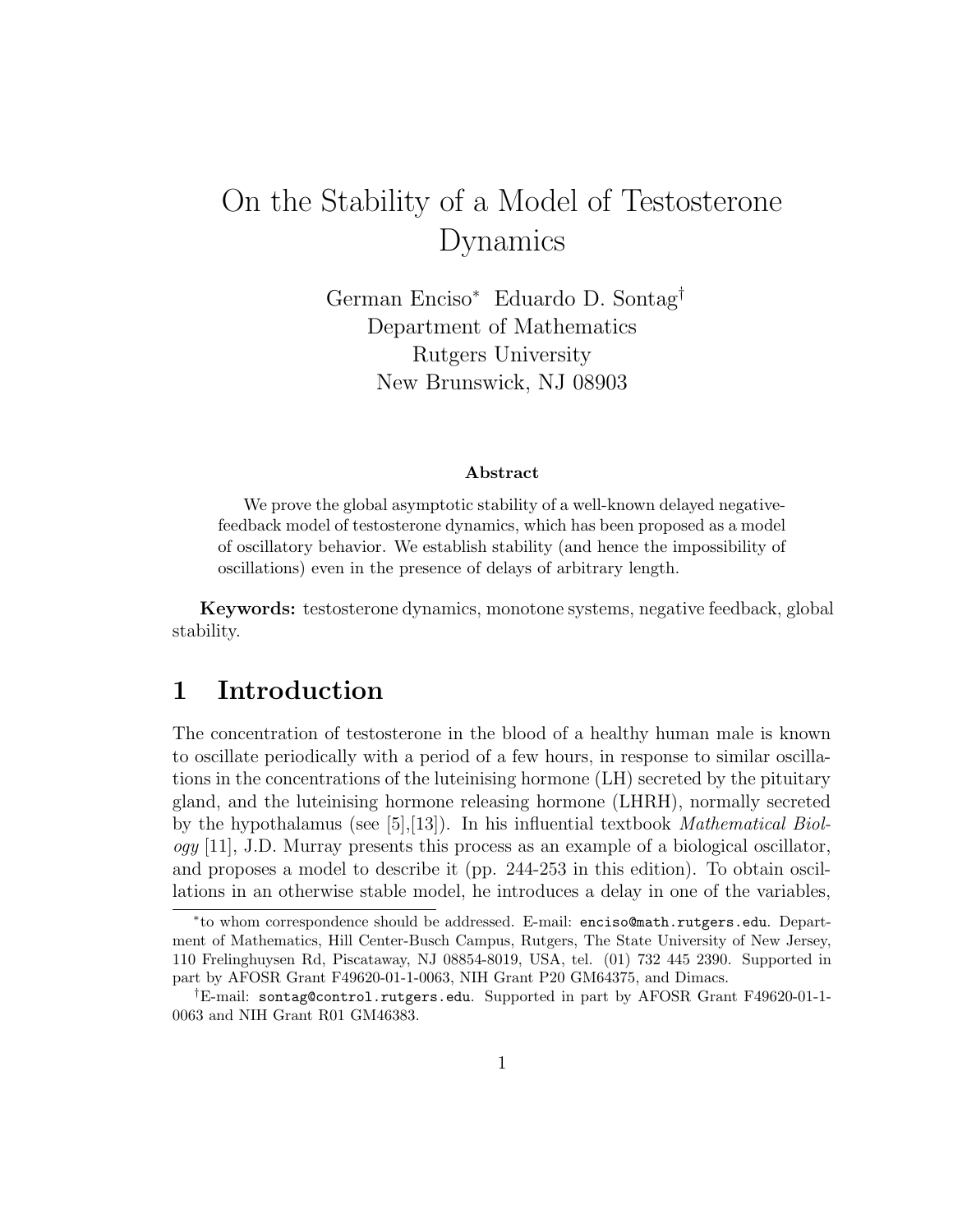and by linearizing around the unique equilibrium point, he presents an argument to find conditions for the existence of such oscillations. This section in his book has remained virtually unchanged since the first edition of 1989, up to the recent publication of the third edition in 2002.

The study of delayed models is one of great interest for its relevance in biological applications (consider for instance the delay between the moment a protein is transcribed, and the moment the folded and translated protein gets to act as a transcription factor back in the nucleus). But the introduction of delays often comes at the expense of a higher difficulty in mathematical treatment.

As a "case study" for a method for proving stability in a class of dynamical systems with delays, we show in this paper that Murray's model in fact does not exhibit oscillations. The biological model itself, while simplified, is still interesting in its own right, and belongs to a commonly recurring class of models of negative feedback proposed (in undelayed form) by Goodwin [7], and illustrated in Goldbeter [6]. In what follows, we first study the linearized system around the unique equilibrium, establishing local stability, and then proceed to show the global stability of the system, borrowing ideas from monotone systems and the theory of control. We also propose an explanation for the confusion in [11].

## 2 The Model, And Its Linearization

The presence of LHRH in the blood is assumed in this simple model to induce the secretion of LH, which induces testosterone to be secreted in the testes. The testosterone in turn causes a negative feedback effect on the secretion of LHRH. Denoting LHRH, LH, and testosterone by  $R, L$ , and T respectively, and assuming first order degradation and a delay  $\tau$  in the response of the testes to LH, we arrive to the dynamical system

$$
\dot{R} = f(T) - b_1 R
$$
\n
$$
\dot{L} = g_1 R - b_2 L
$$
\n
$$
\dot{T} = g_2 L (t - \tau) - b_3 T
$$
\n(1)

Here,  $b_1, b_2, b_3, g_1, g_2$  are positive constants,  $\tau \geq 0$  and  $f(x) = A/(K + x)$ , although other positive, monotone decreasing functions could be employed as well (see Murray, p. 246).

By setting the left hand sides equal to zero, it is straightforward to show that there are as many equilibrium points of (1) as there are solutions of

$$
f(T) - \frac{b_1 b_2 b_3 T}{g_1 g_2} = 0
$$
\n(2)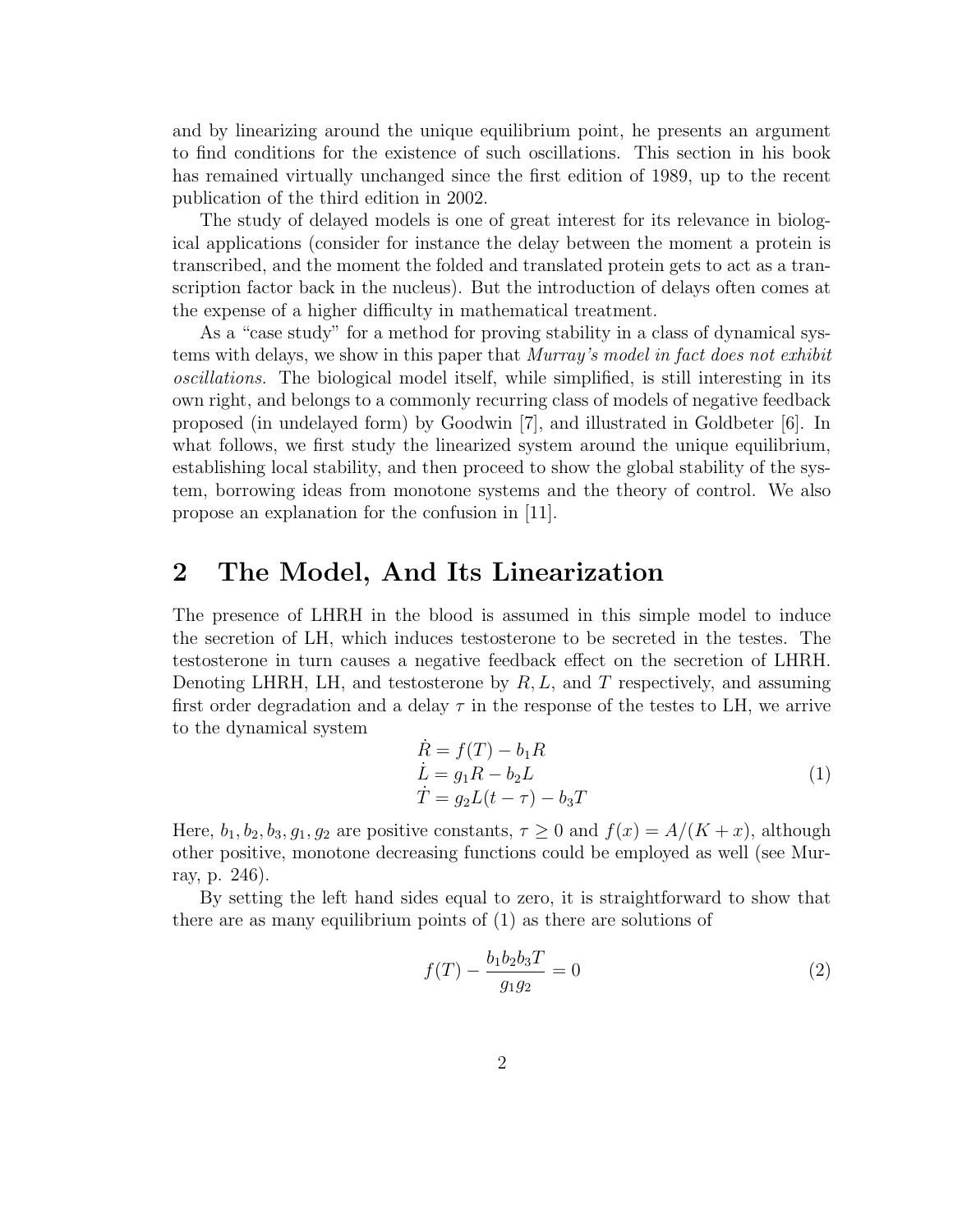namely for each such solution  $T_0$  of  $(2)$ , one has the equilibrium

$$
L_0 = \frac{b_3 T_0}{g_2}, \ R_0 = \frac{b_3 b_2 T_0}{g_1 g_2}, \ T_0.
$$
 (3)

By the assumption of positivity and monotonicity of  $f$  there always exists a unique solution of  $(2)$ , thus a unique equilibrium point of  $(1)$ . Linearizing around that point we obtain the system

$$
\begin{aligned}\n\dot{x} &= f'(T_0)z - b_1 x \\
\dot{y} &= g_1 x - b_2 y \\
\dot{z} &= g_2 y(\cdot - \tau) - b_3 z\n\end{aligned} \tag{4}
$$

The characteristic polynomial of (4), which determines all solutions of (4) of the form  $\mathbf{v}(t) = \mathbf{v_0}e^{\lambda t}$ , is

$$
(\lambda + b_1)(\lambda + b_2)(\lambda + b_3) + de^{-\lambda \tau} = 0, \quad d = -f'(T_0)g_1g_2 > 0.
$$
 (5)

**Proposition 1** The linear system (4) is stable, for all values of  $b_1, b_2, b_3, g_1, g_2, \tau$ and  $f(x) = A/(K + x)$ .

**Proof:** For there to be an unstable solution of (4), there must be a solution  $\lambda$  of (5) such that Re  $\lambda \geq 0$ . Assuming that this is the case, we have

$$
d \ge | -de^{-\lambda \tau} | = |\lambda + b_1||\lambda + b_2||\lambda + b_3| \ge |b_1||b_2||b_3| = b_1b_2b_3.
$$
 (6)

But on the other hand, using the choice for  $f(T)$  above, we have  $f'(T_0) = -A/(K +$  $(T_0)^2 = -f(T_0)/(K+T_0)$ , and

$$
d = -f'(T_0)g_1g_2 = \frac{f(T_0)}{K+T_0}g_1g_2 = b_1b_2b_3\frac{T_0}{K+T_0} < b_1b_2b_3,
$$
 (7)

which is a contradiction. Q.E.D

## 3 Global Asymptotic Stability of the Model

Even with the addition of only one simple delay, it is probably best to view (1) as a dynamical system with states in the space X of continuous functions from  $[-\tau, 0]$ into the closed positive quadrant  $\mathbb{R}^3_+$ . The right hand side of (1) defines a function  $F: X \to \mathbb{R}^3_+$  in the natural way, and given an initial state  $\phi \in X$ , the solution of the system is the unique absolutely continuous function  $x: [-\tau, \infty) \to \mathbb{R}^3_+$  such that

$$
x_{(0)} = \phi \text{ and } \dot{x}(t) = F(x_{(t)}), \ t \ge 0 \tag{8}
$$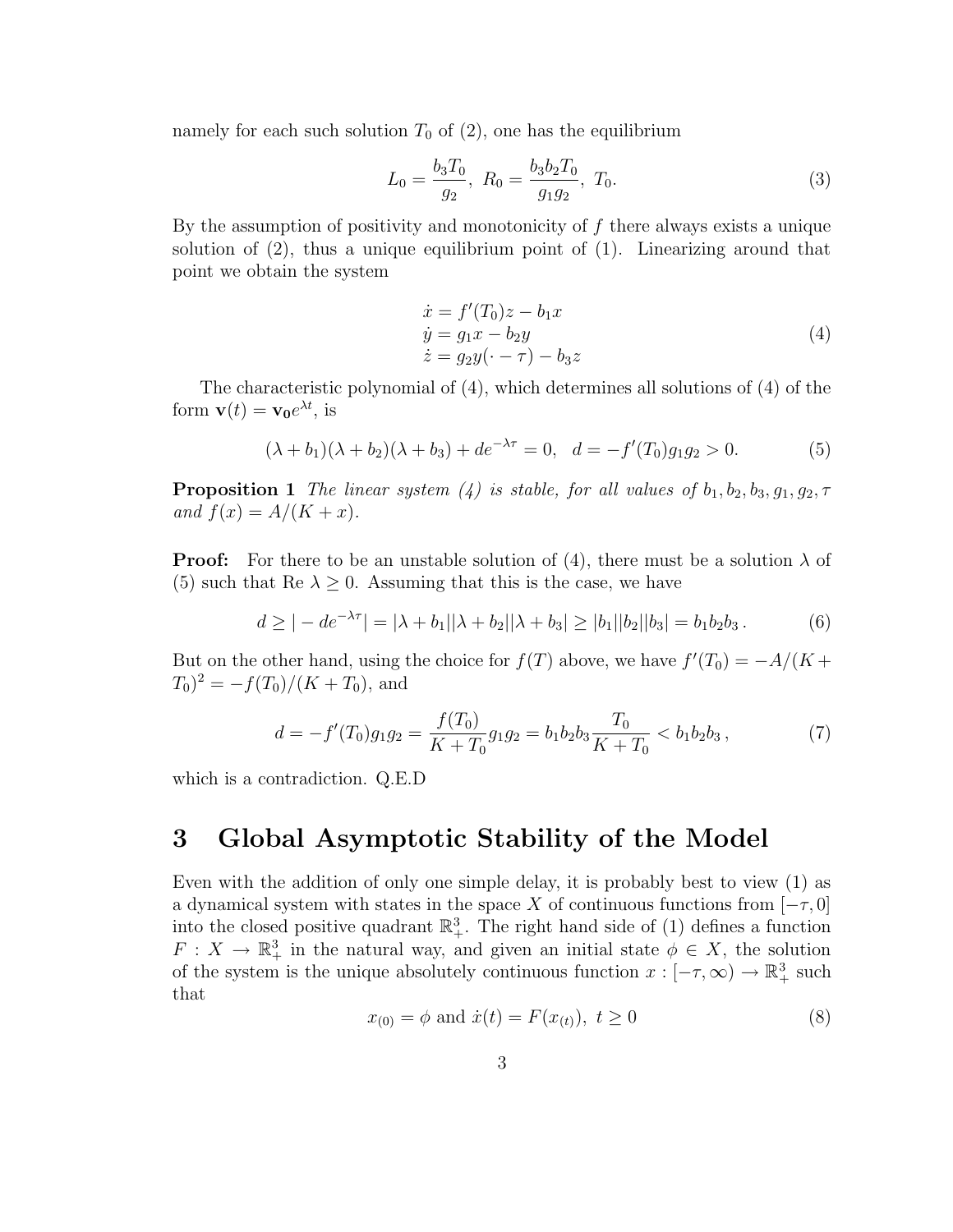Here,  $x_{(t)}$ , or simply  $x_t$ , is the state defined by  $x_t(s) = x(t+s)$ ,  $s \in [-\tau, 0]$ . The function  $\Phi(t, \phi) = x_t$  will be from now on formally identified with system (1). For proofs of the fact that  $\Phi$  is well-defined, and more details, the reader is referred to [4, 8, 14].

**Cutting the Loop** We define a function  $G: X \times \mathbb{R}_+ \to \mathbb{R}^3_+$  in a very similar manner to F: for  $\phi(s) = (R(s), L(s), T(s))$ , let

$$
G(\phi, w) = (w - b_1 R(0), g_1 R(0) - b_2 L(0), g_2 L(-\tau) - b_3 T(0)).
$$

Given a piecewise continuous function  $u : \mathbb{R}_+ \to \mathbb{R}_+$ , called an *input*<sup>1</sup>, we define  $\Psi(t, \phi, u) = x_t$ , where  $x : [-\tau, \infty) \to \mathbb{R}^3_+$  is the unique absolutely continuous function such that

$$
x_{(0)} = \phi \text{ and } \dot{x}(t) = G(x_t, u(t)), \ t \ge 0. \tag{9}
$$

In effect, we are thus cutting the feedback loop induced by  $T$  upon  $R$ , and replacing it with an arbitrary input  $u(t)$ .

Notation: given  $x, y \in \mathbb{R}^3$ , let  $x \leq y$  denote  $x_i \leq y_i$ ,  $i = 1, 2, 3$ . For  $\phi, \psi \in X$ , let  $\phi \leq \psi$  denote  $\phi(s) \leq \psi(s)$ ,  $\forall s \in [-\tau, 0]$ .

**Theorem 1** The dynamical system with input  $\Psi(t, \phi, u)$  satisfies the following properties:

1. If the input  $u(t)$  converges to  $w \in \mathbb{R}_+$ , then  $\Psi(t, \phi, u)$  converges as t tends to  $\infty$  towards the constant state

$$
k(w) = \left(\frac{w}{b_1}, \frac{g_1w}{b_2b_1}, \frac{g_1g_2w}{b_1b_2b_3}\right),
$$

for any initial state  $\phi \in X$ .

2. Let  $u_1, u_2$  be inputs, and pick any two initial states  $\phi, \psi \in X$ . If  $u_1(t) \leq$  $u_2(t)$   $\forall t$  and  $\phi \leq \psi$ , then  $\Psi(t, \phi, u_1) \leq \Psi(t, \psi, u_2)$   $\forall t$ .

**Proof:** Suppose that  $u(t)$  converges towards  $w \in \mathbb{R}_+$ . Let  $\phi \in X$  be arbitrary. The dynamics of the component  $R(t)$  of the solution  $x(t)$  is determined by the equation  $R(t) = u(t) - b_1 R(t)$ , and so  $R(t)$  converges towards  $w/b_1$ . Applying a very similar argument to  $L(t)$  and  $T(t)$  in this order, we obtain the first result.

The proof of the second statement follows by the "Kamke condition" (see [14]): if  $w_1 \leq w_2$ ,  $\phi \leq \psi$ , and  $\phi(0)_i = \psi(0)_i$  (that is, the *i*th components of  $\phi$  and  $\psi$ 

<sup>&</sup>lt;sup>1</sup>We won't require the more general control–theoretic definition where  $u$  is measurable and locally bounded, see [1]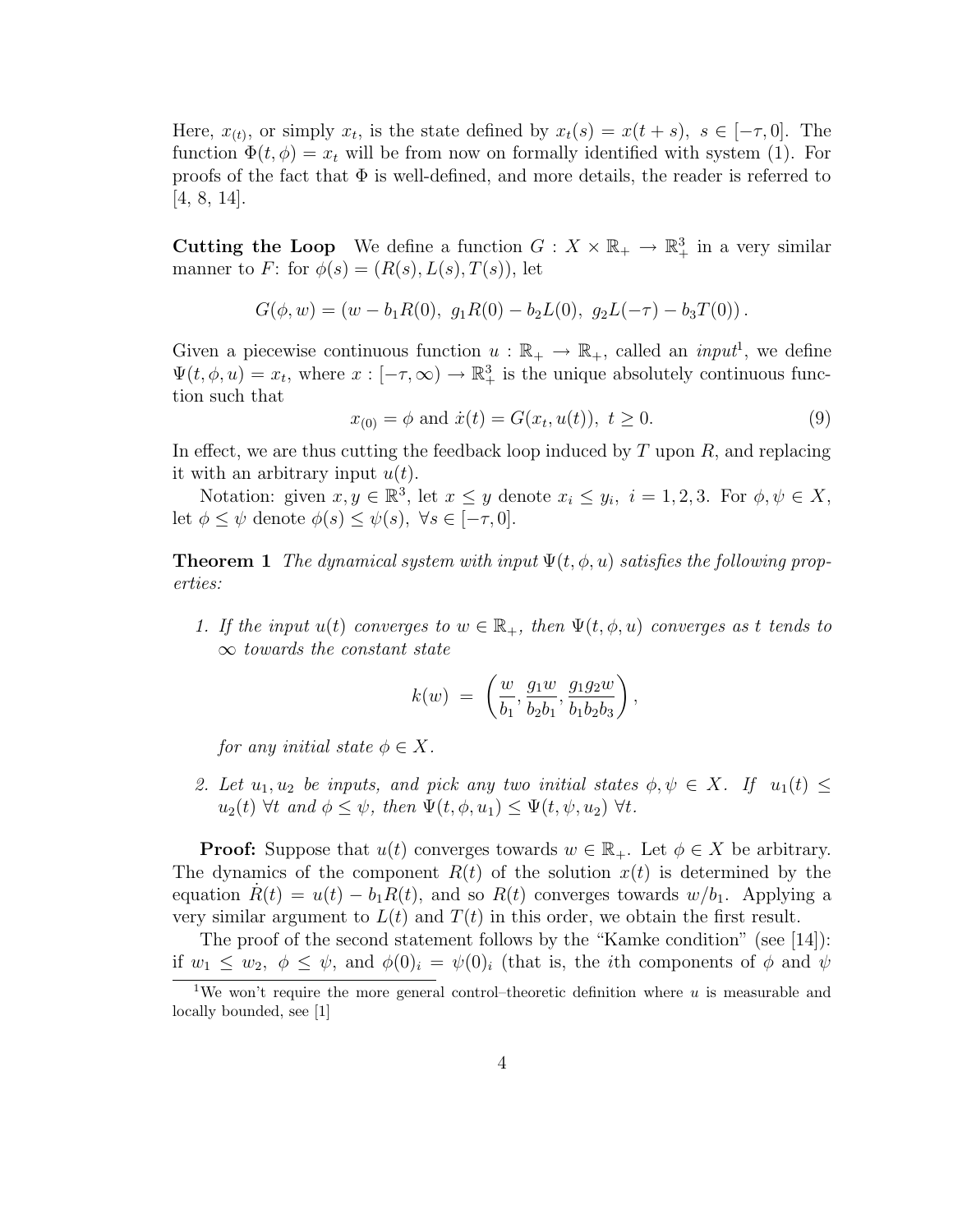are equal), then  $G(\phi, w_1)_i \leq G(\psi, w_2)_i$ . For instance, if  $\phi = (R_1, L_1, T_1)$ ,  $\psi =$  $(R_2, L_2, T_2), \phi \leq \psi$ , and  $R_1(0) = R_2(0)$ , then  $w_1 - b_1 R_1(0) \leq w_2 - b_1 R_2(0)$ . This can be checked for  $L$  and  $T$  in the same way. The fact that the Kamke condition implies the desired property follows from the results in [14]; however, in the interest of exposition and since the proof is so short, we provide it next.

Let  $x(t)$  be the solution of (9) with input  $u_1$  and initial condition  $\phi$ , and let  $G_{\epsilon} = G + (\epsilon,\epsilon,\epsilon)$ , for  $\epsilon > 0$ . Let  $y_{\epsilon}(t)$  be the solution of  $\dot{y}(t) = G_{\epsilon}(y_t, u_2)$  with initial condition  $\psi$ . Suppose that at some point  $t_1, x(t_1) \not\leq y_{\epsilon}(t_1)$ , and so there exists a component *i* (that is, R, L or T) and  $t_0$  such that  $x_{t_0} \leq y_{\epsilon t_0}$ ,  $x(t_0)_i = y_{\epsilon}(t_0)_i$  and  $\dot{x}(t_0)_i \geq \dot{y}_\epsilon(t_0)_i$ . But then

$$
\dot{x}(t_0)_i = G(x_{t_0}, u_1(t_0))_i \le G(y_{\epsilon t_0}, u_2(t_0))_i < G_{\epsilon}(y_{\epsilon t_0}, u_2(t_0))_i = \dot{y}_{\epsilon}(t_0)_i
$$

which is a contradiction. We thus conclude that  $x(t) \leq y_{\epsilon}(t)$ ,  $\forall t \geq 0$ . Now, it can be shown ([8],[14]) that as  $\epsilon \to 0$   $y_{\epsilon}(t)$  converges pointwise to  $y(t)$ , the solution of (9) with input  $u_2$  and initial condition  $\psi$ , and from here the conclusion follows. Q.E.D.

**Definition 1** For an arbitrary continuous function  $x : [-\tau, \infty) \to \mathbb{R}^3_+$ , we say that  $z \in \mathbb{R}^3_+$  is a lower hyperbound of  $x(t)$  if there is  $z_1, z_2, \ldots \rightarrow z$  and  $t_1 < t_2 <$  $t_3 \ldots \to \infty$  such that for all  $t \geq t_i$ ,  $z_i \leq x(t)$ . If for all  $t \geq t_i$ ,  $z_i \geq x(t)$ , we say that z is an upper hyperbound of  $x(t)$ .

For instance,  $z$  is a lower hyperbound of the trajectory  $x$  if it bounds from below  $x(t)$  for every t. Similar definitions are given for inputs  $u(t)$ . The previous Theorem is the basis for the following result.

**Theorem 2** Let  $v \in \mathbb{R}_+$  be a lower hyperbound of the input  $u(t)$ , and let  $\phi \in X$  be arbitrary. Then  $k(v)$  is a lower hyperbound of the solution  $x(t)$  of the system (9). If v is, instead, an upper hyperbound of  $u(t)$ , then  $k(v)$  is an upper hyperbound of  $x(t)$ .

**Proof:** Suppose that v is a lower hyperbound of  $u(t)$ , the other case being similar, and let  $v_1, v_2, \ldots \rightarrow v$  and  $t_1 < t_2 < \ldots \rightarrow \infty$  be as above.

For every  $i \geq 1$ , let  $V_i \subset \mathbb{R}^3_+$  be a neighborhood of  $k(v_i)$  that is open in  $\mathbb{R}^3_+$ , and let  $y_i \in \mathbb{R}^3_+$  be such that  $y_i \leq V_i$  componentwise. Without loss of generality we will assume that  $|y_i - k(v_i)| \leq 1/i$ . Also, let

$$
u_i(t) = \begin{cases} u(t), & 0 \le t < t_n \\ v_n, & t \ge t_n. \end{cases}
$$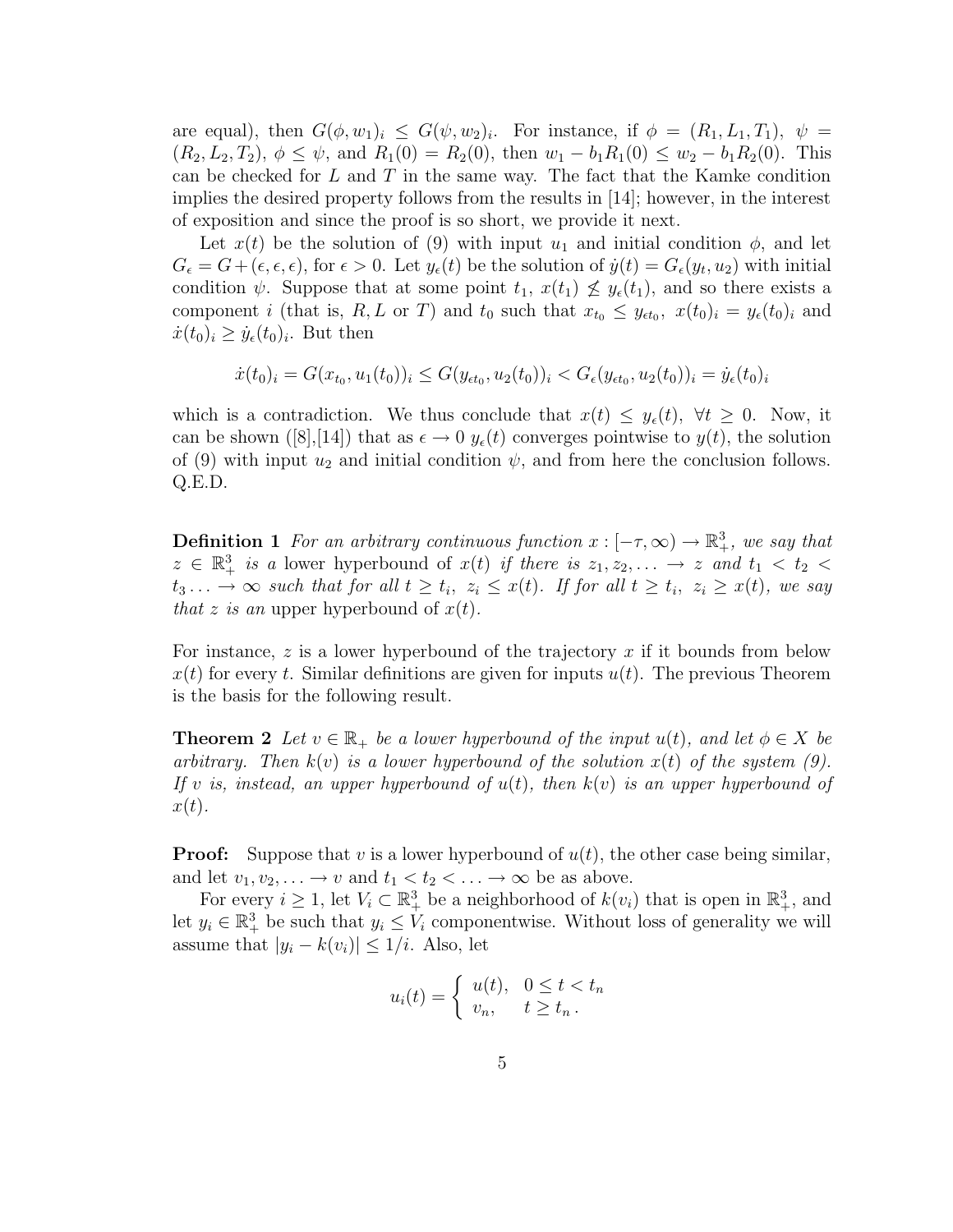Let  $T_1 < T_2 < \ldots \infty$  be defined by induction as follows:  $T_1 = 0$ , and if  $T_{i-1}$  is defined, let  $T_i$  be chosen such that  $T_i \geq T_{i-1} + 1$ ,  $T_i \geq t_i$ , and for all  $t \geq T_i$ :  $x_i(t) = \Psi(t, \phi, u_i)$  is contained in  $V_i$ . By the previous theorem,  $x_i(t) \leq x(t) \forall t$ , and so  $y_i \leq x(t)$ ,  $\forall t \geq T_i$ . As  $y_i \rightarrow k(v)$ , the conclusion follows. Q.E.D.

The following simple Lemma is standard in the literature on discrete iterations (and is used in a similar context in [3]); we provide a proof for expository purposes.

**Lemma 1** Let  $S : \mathbb{R}_+ \to \mathbb{R}_+$  be a continuous, nonincreasing function. Then the discrete system  $u_{n+1} = S(u_n)$  has a unique, globally attractive equilibrium if and only if the equation  $S(S(x)) = x$  has a unique solution.

**Proof:** If the system has a unique, globally attractive equilibrium  $\bar{u}$ , then this point is a solution of the equation  $S^2(x) = S(S(x)) = x$ . Any other point u cannot be a solution of this equation, as  $S<sup>n</sup>(u)$  must converge to  $\bar{u}$ . This proves the 'only if' part of the lemma.

Conversely, suppose that the equation  $S^2(x) = x$  has a unique solution. Let  $u \in \mathbb{R}_+$  be arbitrary, and consider the sequence  $u_n = S^n(u)$ . If  $u \le u_2$ , then since  $S^2$  is a nondecreasing function, we have  $u_2 \leq u_4$ , and so

$$
u \le u_2 \le u_4 \le u_6 \le \dots.
$$

But the sequence  $u_2, u_4, \ldots$  is bounded (by  $S(0)$ ), and so  $u_{2n}$  must converge to some point  $v_0$ . The same argument applies if  $u_2 < u$ , and also for the sequence  $u_1, u_3, u_5, \ldots$ , which must converge to some point  $v_1$ . But the continuity of S implies that both  $v_0$  and  $v_1$  are solutions of  $S^2(x) = x$ , so  $v_0 = v_1$  are both equal to our unique solution, and  $u^n$  thus converges to this point, independently of the choice of u. Q.E.D.

Consider for instance  $S(x) = p/(q + x)$ , where p, q are positive real numbers. If x satisfies  $S^2(x) = x$ , then it holds that

$$
x = \frac{p}{q + S(x)}
$$

which can be rearranged as  $x^2+qx-p=0$ . Using the quadratic formula, it becomes clear that there is always exactly one positive solution.

This example will be useful in what follows.

**Theorem 3** All solutions of the system (8), with  $f = A/(K + x)$ , converge towards the unique equilibrium, for any choice of the parameters  $b_1, b_2, b_3, g_1, g_2, \tau, A, K$ .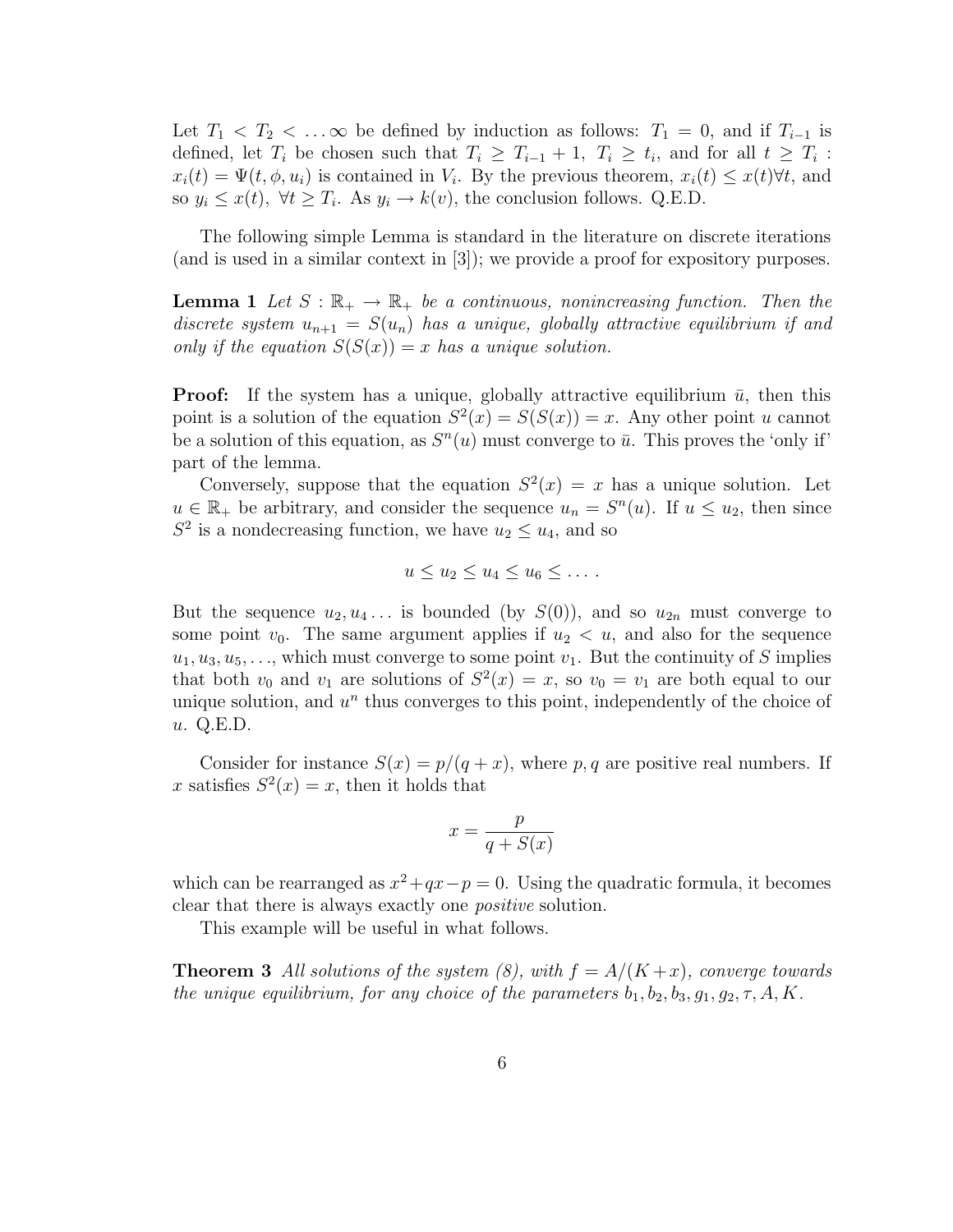**Proof:** Consider any initial condition  $\phi \in X$ , and the corresponding solution  $x(t) = (R(t), L(t), T(t))$  of (8). Defining the input  $u(t) = f(T(t))$ , and using it to solve the system (9) with initial condition  $\phi$ , we arrive of course at exactly the same solution  $x(t)$ .

Let v bound  $u(t)$  from below for all  $t$  – for instance,  $v = 0$  will do. Then by Theorem 2,  $k(v)$  is a lower hyperbound of  $x(t)$ . In particular,

$$
Qv = \frac{g_1 g_2}{b_1 b_2 b_3} v
$$

is a lower hyperbound of  $T(t)$ . But, since f is a nonincreasing function, this implies that  $f(Qv)$  is an upper hyperbound of  $f(T(t)) = u(t)$ . Defining  $v_1 = f(Qv)$ , we apply the same theorem once again to show that  $k(v_1)$  is an upper hyperbound of  $x(t), v_2 = f(Qv_1)$  is a lower hyperbound of  $u(t)$ , etc. But

$$
f(Qx) = \frac{A}{K + Qx} = \frac{p}{q + x} = S(x)
$$

for  $p = A/Q$ ,  $q = K/Q$ . Thus we see that  $v_n = S^n(v)$  is a convergent sequence of numbers that are alternatingly upper and lower hyperbounds of  $u(t)$ . This easily implies that  $u(t)$  itself converges to the unique solution  $\bar{u}$  of the equation  $S^2(x) = x$ . By Theorem 1,  $x(t)$  converges towards  $k(\bar{u})$ , independently of the choice of the initial condition  $\phi$ .

Finally, this implies that  $k(\bar{u})$  is the unique equilibrium of the system, otherwise one could reach a contradiction by taking this equilibrium as constant initial condition. Q.E.D.

#### 3.1 Discussion

Several remarks are in order: first, the actual value of the delay  $\tau$  was never used, and indeed can be arbitrarily large or small. In fact, we can introduce different delays, large or small, in all of the first terms at the right hand sides of (1), and the results will apply with almost no variation. If delays are introduced in the second terms, the system will not be monotone, that is, won't satisfy the second property of Theorem 1, which is essential for this argument. But then again, introducing a delay in the degradation terms wouldn't be very biologically meaningful. For more on monotone systems, the reader is referred to the excellent textbook by Hal Smith [14], and [9].

The above argument is an illustration of a more general analysis of a class of delayed dynamical systems with monotone subsystems and negative feedback interconnection. The underlying order may be generalized as  $x \leq y$  iff  $y - x$  lies in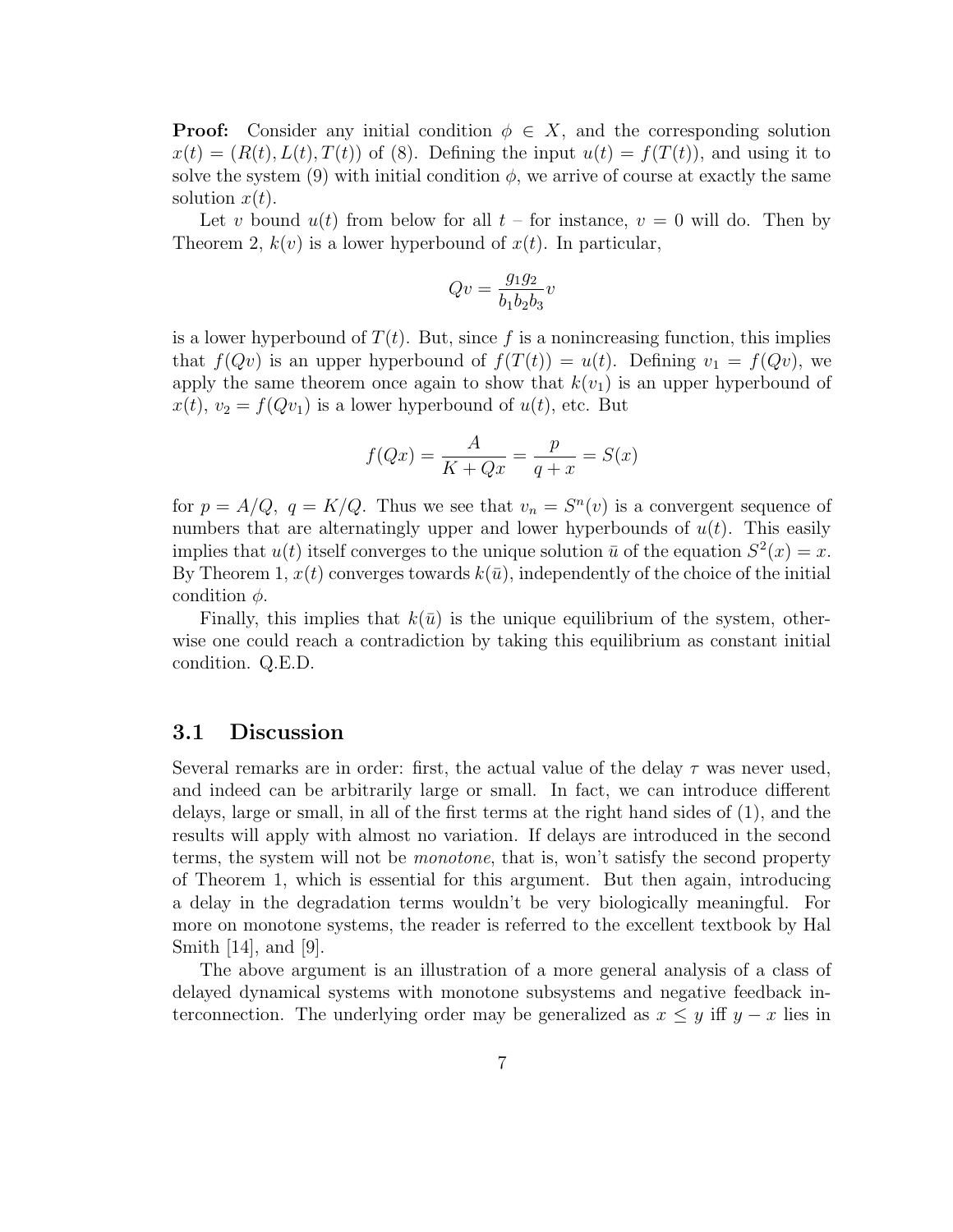a cone  $K \subseteq \mathbb{R}^3$  (see [1]). This provides for more generality and applicability in biological problems. The key sufficient condition is that the discrete dynamical system  $u_{n+1} = S(u_n)$  be globally attractive; in a sense the dynamics of the continuous system is reduced to that of the discrete one, which may eventually involve state spaces with substantially fewer dimensions. See [1],[2] and work to appear by the present authors for this more general treatment.

As for the conclusions in pp. 244-253 of Mathematical Biology, we may venture to suggest that in eq 7.49, p. 247, the author writes the characteristic equation (5) of the linearized system (4) as

$$
\lambda^3 + a\lambda^2 + b\lambda + c + de^{-\lambda \tau} = 0 \tag{10}
$$

where  $a, b, c, d$  are all written in terms of the original parameters of the system:  $a = b_1 + b_2 + b_3$ , etc. From here on the efforts are concentrated in finding a root  $\lambda$ of this equation with Re  $\lambda = 0$ , for some well-chosen coefficients a, b, c, d. But the author seems to disregard in the remaining argument the fact that  $a, b, c, d$  cannot be chosen arbitrarily and independently, but rather that their values are determined from choosing arbitrarily  $b_1, b_2, b_3, q_1, q_2, \tau$ . Thus for instance, it is assumed in the last line of p.251 that  $d > c$ , without justification from the original variables. It turns out that the former assumption cannot be satisfied for the particular choice of  $f$ , as seen in the proof of Proposition 1.

We point out that a simple modification can make oscillatory behavior possible. In p. 246 of [11], the author discusses varying cooperativity coefficients of  $f(x)$  =  $A/(K+x^m)$ , then settles for  $m=1$  for the delayed model. If indeed m is increased, then it is very possible to have  $d > c$  and the remaining argument in the section will be valid. One example of this is when parameters are picked as follows:

$$
m = 2, A = 10, K = 2, b1 = 1, b2 = 1, b3 = 1, g1 = 10, g2 = 10.
$$

Another interesting contribution to the modeling of testosterone dynamics is the paper [12] by Ruan et al., where sufficient conditions are found for stable and oscillatory behavior in a neighborhood of an equilibrium. We would like to describe the relationship between [12] and our own result, given the similarity of the hypotheses and the potentially conflicting conclusions: global stability in our results vs. Hopf bifurcations in [12]. Moreover, we will simplify the statement of that result. In that paper, several new quantities are introduced in order to state the main result, Theorem 3.1. In terms of the original variables of the system  $(b_1, b_2, b_3, \text{etc.})$ , these are as follows:

$$
p = b_1^2 + b_2^2 + b_3^2 \ge 0
$$
  
\n
$$
q = b_1^2b_2^2 + b_2^2b_3^2 + b_1^2b_3^2 \ge 0
$$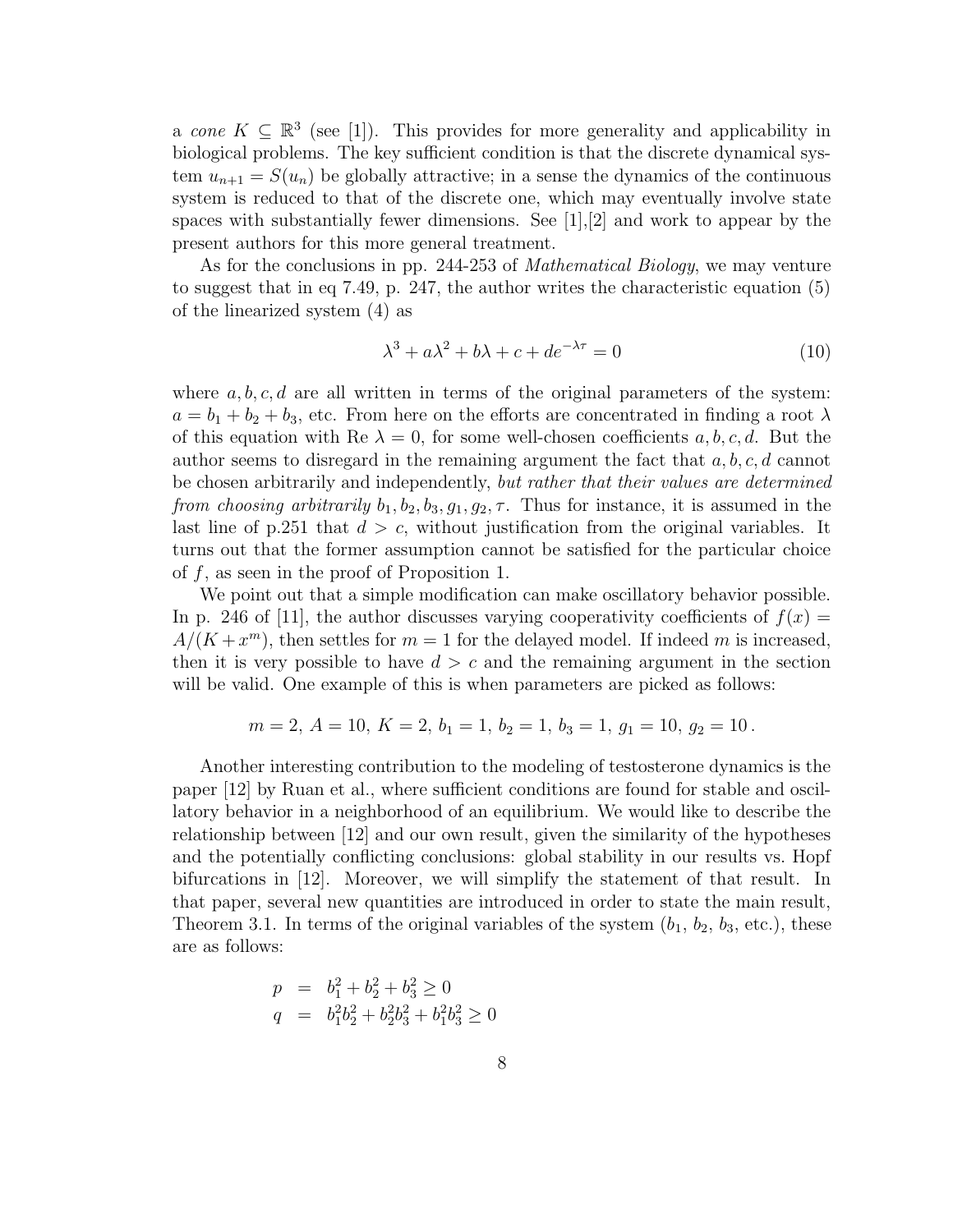$$
\Delta = p^2 - 3q = \frac{1}{2}((b_1^2 - b_2^2)^2 + (b_2^2 - b_3^2)^2 + (b_1^2 - b_3^2)^2) \ge 0
$$
  

$$
z_1 = \frac{1}{3}(-p + \sqrt{\Delta}).
$$

Theorem 3.1 holds under the assumption that

$$
(b_1 + b_2)(b_1 + b_3)(b_3 + b_2) < d \tag{11}
$$

and deals essentially with the following three special cases:

- 1.  $b_1b_2b_3 \geq d$  and  $\Delta < 0$ ,
- 2.  $b_1b_2b_3 \geq d$  and  $z_1 > 0$ ,
- 3.  $b_1b_2b_3 < d$ .

In case 1, (local) asymptotic stability is guaranteed for arbitrary delay lengths (part (i) of the Theorem), while in cases 2 and 3, and under some additional conditions (parts (ii) and (iii) of the Theorem), stability holds for small enough delays, but a Hopf bifurcation occurs at some critical value of this delay length. In light of the above computation, case 1 can never be satisfied (for variables  $p, q, r$  generated from the original set of parameters  $b_1$ ,  $b_2$ ,  $b_3$ , etc.). Similarly, the condition  $z_1 > 0$ will never be satisfied, since

$$
z_1 > 0 \Leftrightarrow \Delta > p^2 \Leftrightarrow 3q < 0
$$

so case 2 cannot hold either. One is only left with case 3, which is actually a consequence of (11). On the other hand, for the particular choice of  $f(x)$  made in [11] and the present paper, Proposition 1 shows that we always have  $b_1b_2b_3 > d$ . Thus Theorem 3.1 does not apply for the present model, as well as for any choice of the function f and any set of parameters such that  $b_1b_2b_3 > d$ .

Acknowledgement: We would like to thank Augusto Ponce for useful suggestions.

#### References

- [1] D. Angeli, E.D. Sontag, 2003. Monotone control systems. IEEE Trans. Autom. Control, 48: 1684-1698.
- [2] D. Angeli, E.D. Sontag, 2004. Multistability in monotone input/output systems. Systems and Control Letters 51: 185–202.